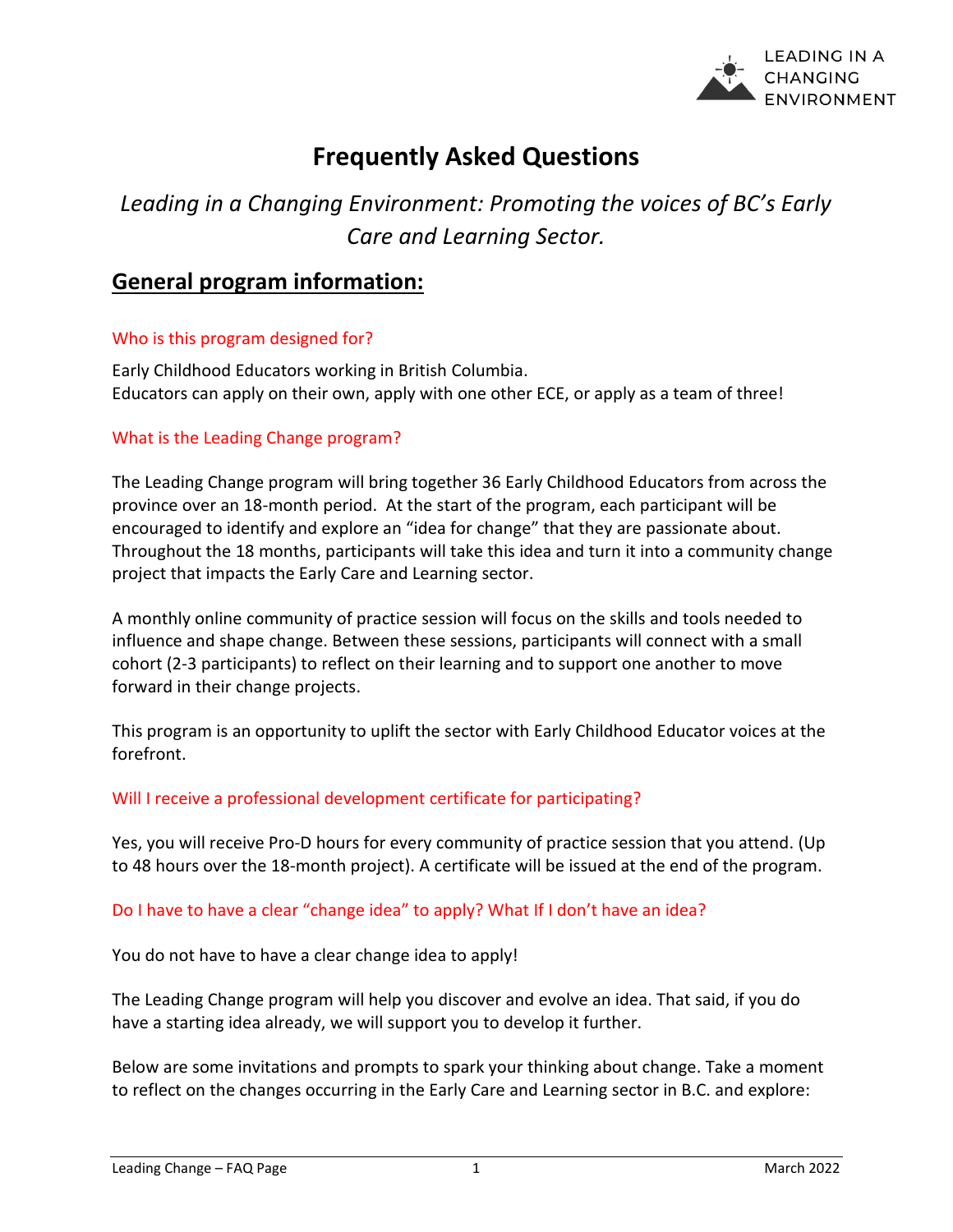

- What do I care deeply about?
- What do I wish was different for our sector?
- What is a missed opportunity or a gap?
- What possibilities do I see for our future?
- What needs and concerns need attention? What creative solutions or ECE strengths might fulfill those needs?
- What conversations do I wish our sector was having and with whom?
- How might a cultural response uplift our sector?
- What could cultivate the well-being of the sector?
- Where are decisions being made that I wish I could bring an ECE voice to?
- Where do ECE voices need to be uplifted and heard?
- Who do I wish I could collaborate with? How?

### Who is supporting this Leading Change program?

This initiative is a partnership between ECEBC and the non-profit Social Research and Demonstration Corporation. This project is federally funded by Women and Gender Equality Canada, under the Feminist Response and Recovery funds.

The Leading Change initiative is also supported and guided by various advisors, comprised of The Coalition of Child Care Advocates of BC, Metis Nation BC, and an ECEBC leadership alumni. The project manager and facilitator for the initiative is Tammy Dewar. Contact her directly at [tdewar@ecebc.ca](mailto:tdewar@ecebc.ca)

### What is the background behind this program? Why is this a focus now?

We are in unprecedented times in our sector, including federal and provincial commitments to system building, such as the move of child care to the Ministry of Education and a national \$10 a day plan. In addition, there have been undeniable changes occurring in our sector as a result of the pandemic and world realities. The funding for the Leading Change program has been provided by Women and Gender Equality Canada as part of a feminist response and recovery initiative to support the impacts of COVID-19, through systematic change.

In offering the Leading Change program, the hope is that Early Childhood Educators in BC will be empowered to add their voice, knowledge, and expertise to the "system-changing" conversations taking place in our province. ECEBC believes ECE voices are necessary in these changing times.

### What are the goals of the Leading Change program?

At the end of this program, we hope Early Childhood Educators will walk away with: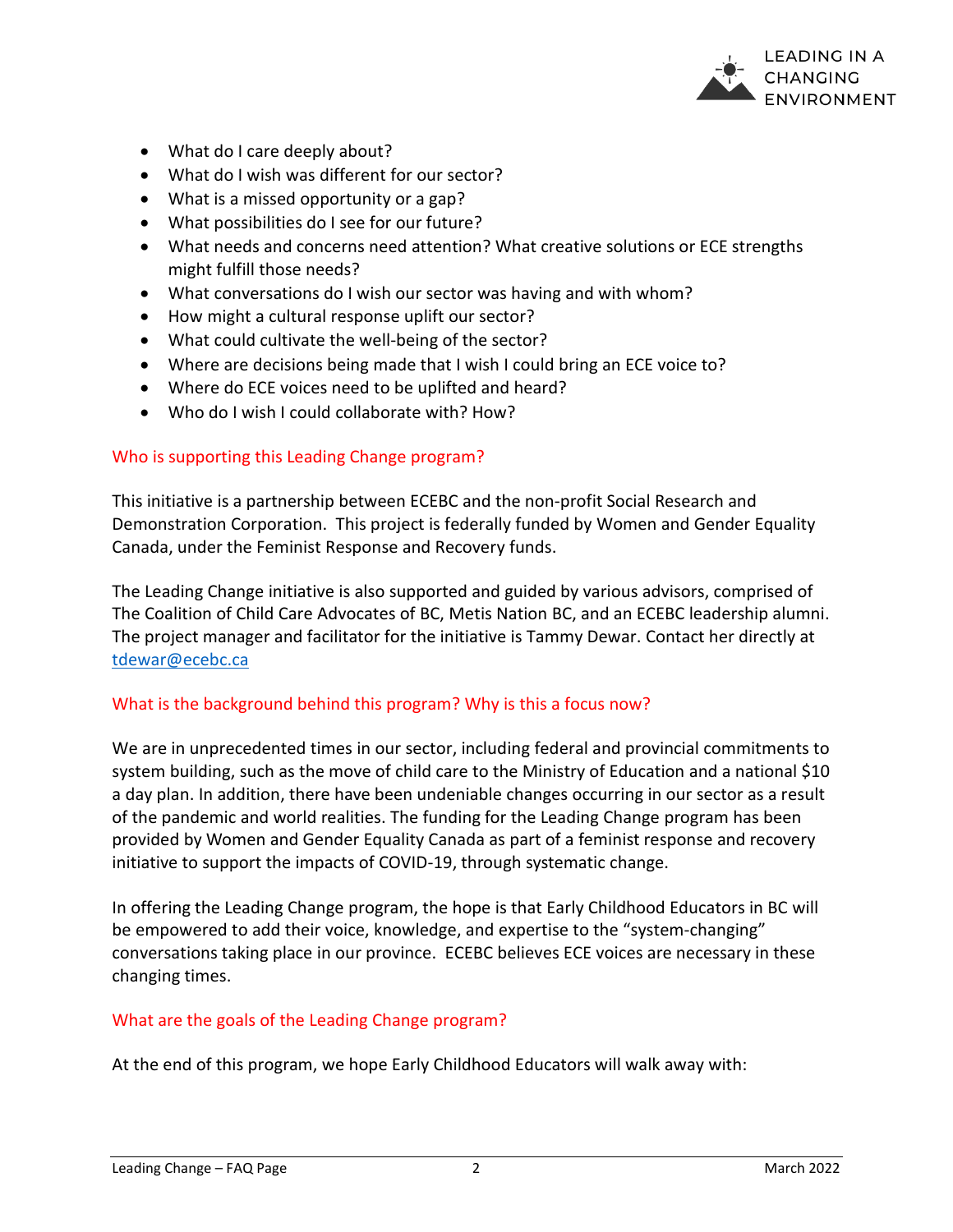

- A renewed connection and commitment to ECE strengths, lived experience, and wisdom.
- Increased confidence in contributing ECE voices to help inform decision-making around our changing childcare landscape.
- Strengthened collaboration with networks/partners that open up possibilities for change in the sector.
- New skills for influencing change and practical tools that turn ideas into action.

# What will I learn? What topics will the community of practice sessions cover?

That's up to the group! Together, we will co-develop the learning content based on the skills, interests, and topics that will support you in your change journey.

We will learn from one another as you are the experts about your community. Every person has knowledge, strengths, and expertise to share. We recognize there are multiple ways of knowing and sharing (storytelling, visual representations, oral histories, etc.) and welcome and respect different forms of expression.

We will also learn from guest speakers when relevant. This project will connect you with people in the province with specialized insight into a particular area. For example, if you are interested in learning about media and public communications, we can connect you with people experienced in media communications. If your project focuses on integrating practices and commitments from the BC Declaration of Rights of Indigenous Peoples, we will connect you to people and resources in that area. Etc.

Overall, you can expect we will cover a multitude of topics that will help you move forward with your community change project.

**Bonus offer:** All 36 participants will be given FREE access to ECEBC's newly revamped *Best Choices: The Ethical Journey* course! Although your participation in this course is optional, it is an incredible resource that can support your 18-month Leading Change journey. Ethics and leadership go hand in hand.

# **Format, Timelines and Time Commitments**

# When does this program start and end?

The Leading Change program will cover an 18-month span.

The selected 36 participants will start in May of 2022 and the project will end in October 2023.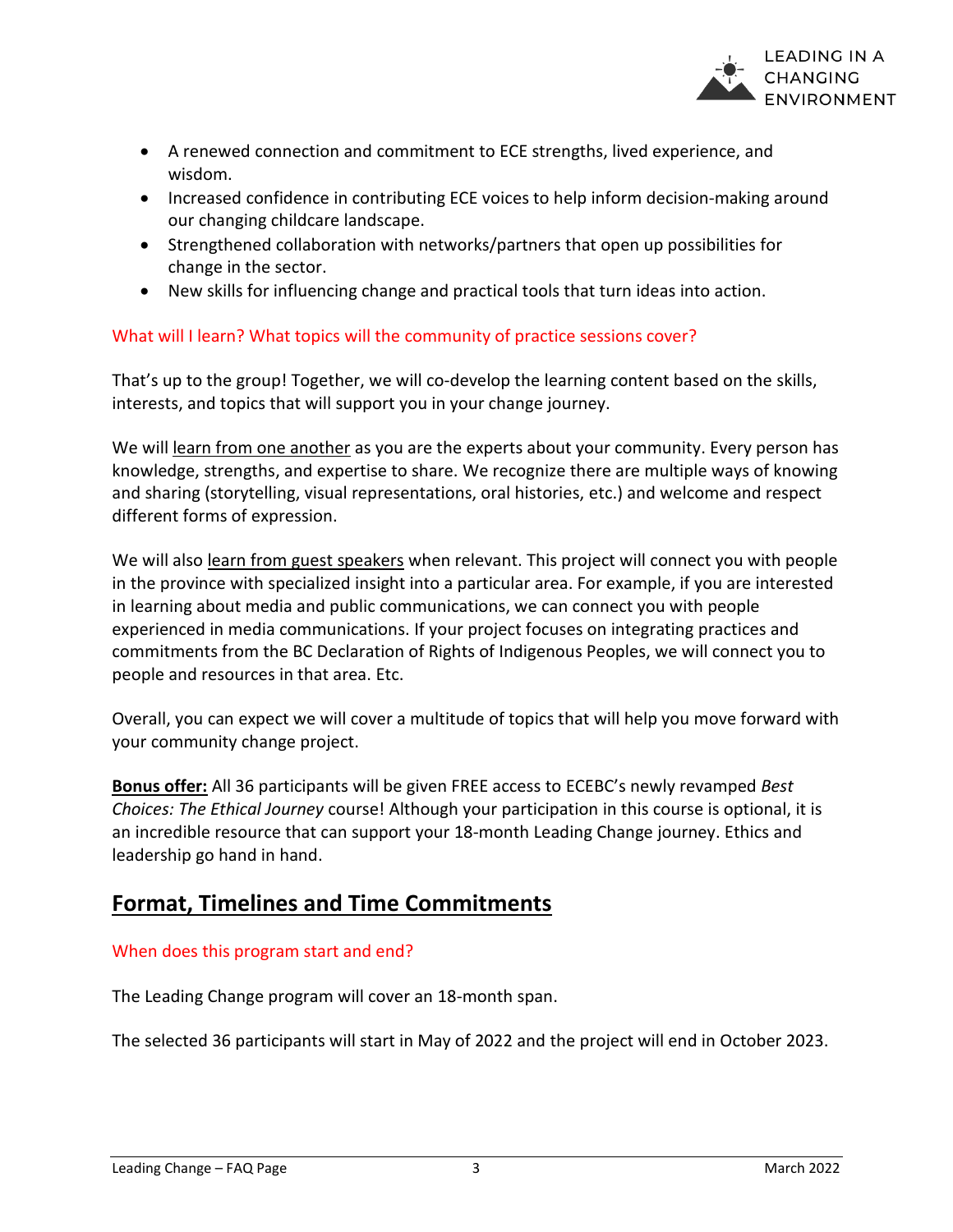

Sessions will NOT run in the summer months to honour the need for wellbeing and rejuvenation. This means participants will be actively committed for 14 months of sessions/activities over an 18-month period.

# What exactly am I committing to be a part of? How much time will I be investing?

Participants are committing to be part of this program for 18 months in total. During that time, individuals will take part in the following:

- An initial orientation/launch session (virtually on zoom)
- An online monthly group zoom session (Community of Practice). Summer's off!
- Monthly reflection and action activities (with the option of discussions on the BC Early Years Professional Development Hub)
- Conversations and support time with a small group cohort (frequency decided by you)
- Implementation of a community change project
- A 1-2 day wrap up session to showcase your community change projects (in person)
- Evaluation (read more about evaluation in the FAQ-"evaluation" section).

# When and how often will the group meet? What online platform will be used?

The 36 participants will meet once a month for three hours on zoom (note: no meetings during summer months). A meeting poll will be sent to the selected participants to find a consistent monthly date for our large group meetings. The poll will provide evening and weekend options in case that works best for the majority of participants.

There are two additional sessions for the large group to gather together:

- Orientation session: A tentative date has been set for Thursday, May 26, 2022, from 9:00-3:00 – to take place on zoom. There will be compensation for your time for attending this day. If May 26th does not work for the majority of participants, a backup alternative date is Saturday, June 4, 2022, from 9:00-3:00.
- Wrap up and Project Showcase: Tentative date of October 21/22, 2023 this in-person session will focus on celebrating and sharing your local change action projects. Location TBD. Travel, food, and hotel reimbursements will be discussed at a later date.

# Small group Cohorts: Why small groups? Who is in the small groups? How often does the small group meet?

There are proven benefits to peer mentoring relationships. Each participant in the Leading Change program will be teamed up with 1-2 other participants to share experiences, encourage action, and reflect and think together.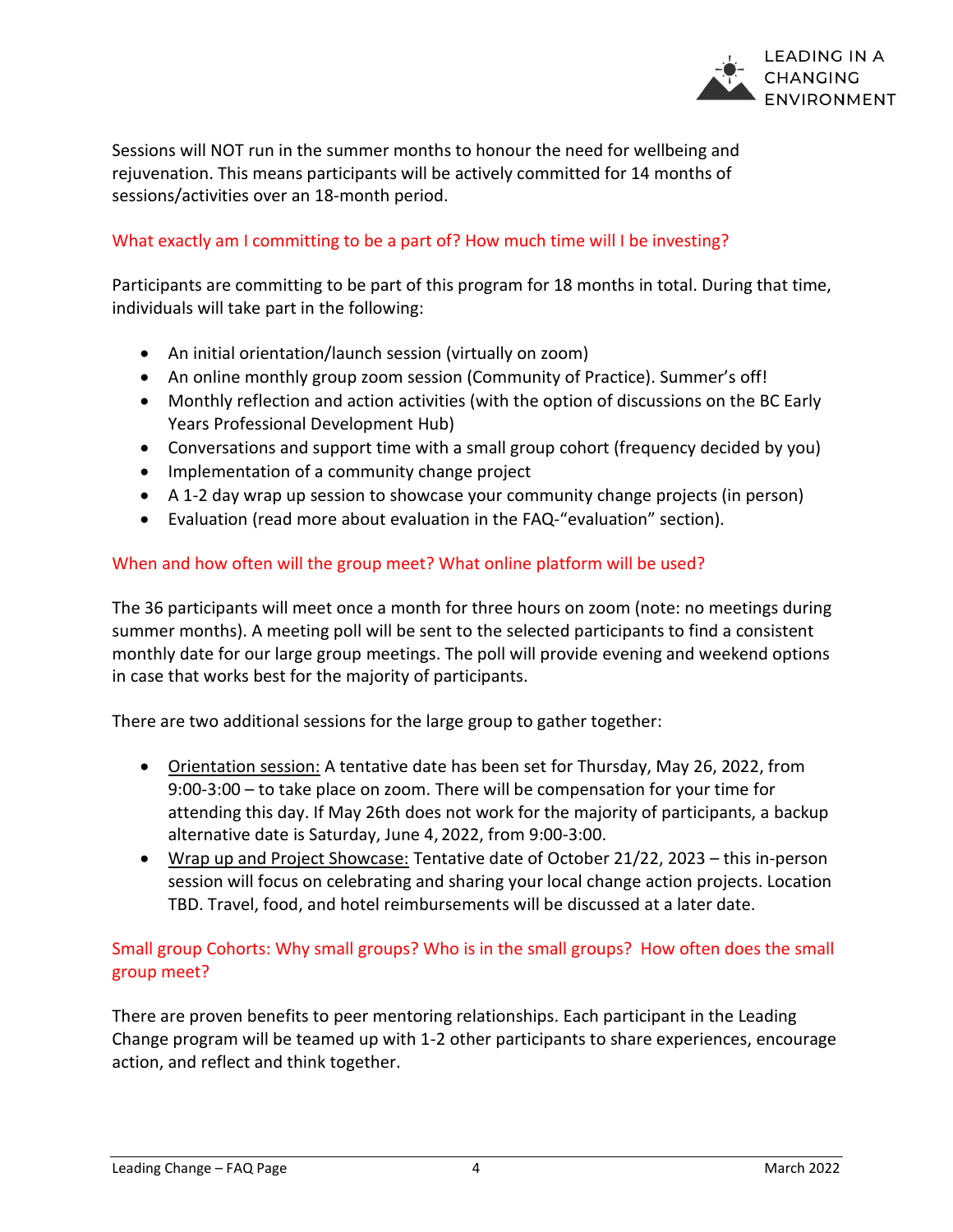

If you apply to the Leading Change program with one or two other ECEs, this would be your small group cohort/team.

If you apply to the Leading Change program on your own, we will help match you with a small cohort group.

How often the small cohorts meet will depend entirely on each group. Each group will find the time that works in everyone's schedule and preferred methods of communication.

How much time will I need to invest in my community change project?

The amount of time it will take to envision, plan, and implement your change project is individual.

#### What is the showcase mentioned for October 2023?

This is an in-person celebration and wrap-up of the 18-month journey together. Each participant will showcase their local project and we will learn from the insights gathered along the way.

### What if I can't join now? Will you offer this program again?

That will depend on future funding and what we learn about the impact of this program from our evaluation. Our hope is that this type of program will be offered continuously and in expansive ways.

# **The Application and Selection Process:**

Do I apply on my own or with other ECEs? What if I have a colleague (or two) who wants to join forces and collaborate on a change idea?

You can apply on your own, sign up with one other ECE, or as a small team of three.

Each person is required to submit an individual application (there is a question on the application to ask if you are planning to work with other ECEs on a change project).

### Does it matter where I live or where I work?

All ECEs working in BC are welcome to apply. It doesn't matter if you live in an urban, rural, or remote setting. As long as you can access the internet! (And if you can't please let us know, we may be able to help).

How many early childhood educators will be selected to participate?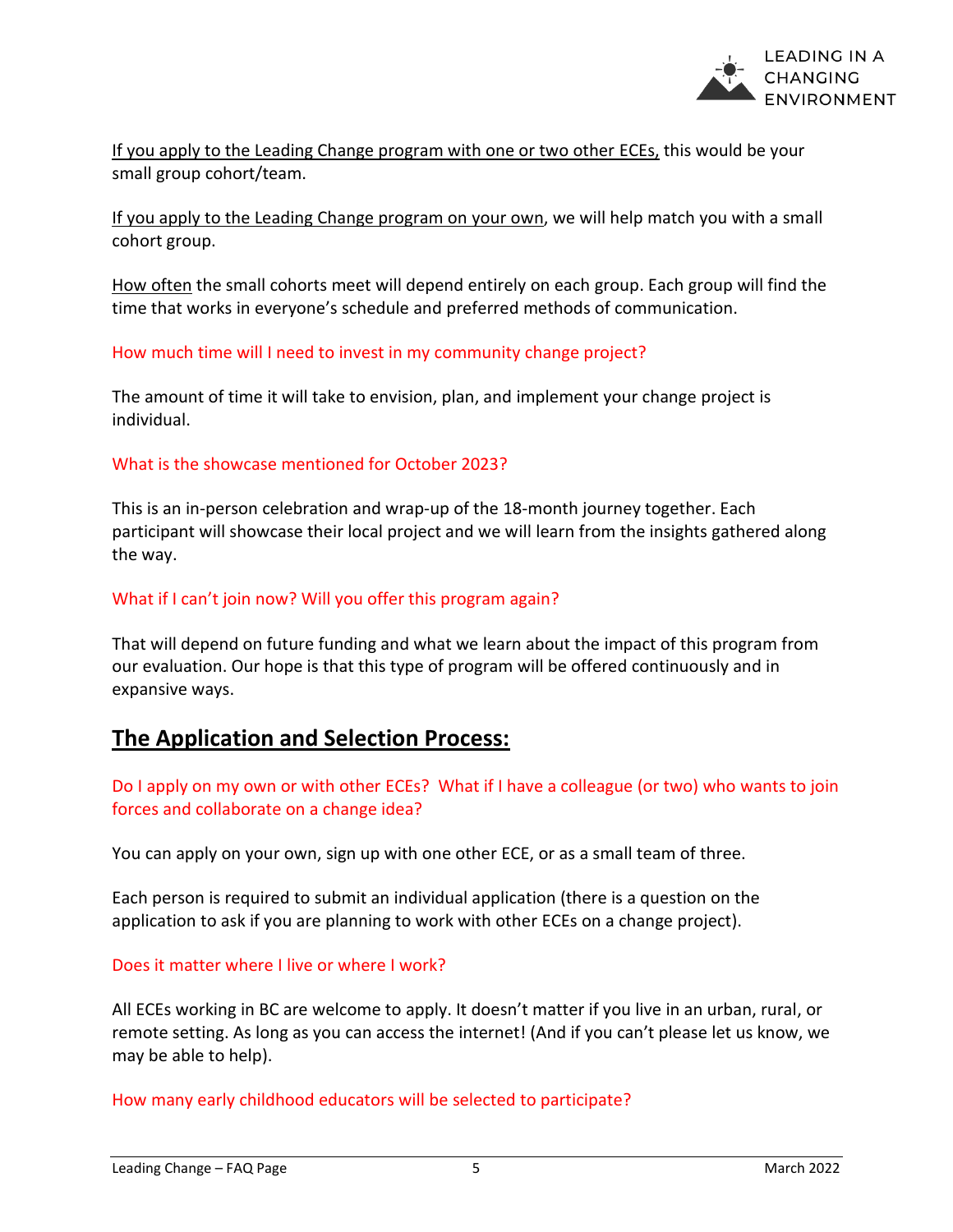

Space is limited. 36 participants will be chosen in total.

### When does my application need to be submitted?

Your application must be submitted by April 29th at 5:00 pm.

#### How do I submit my application?

Once you have completed your application, download/save or print/scan it. Please submit your completed application form by email to [leadingchange@ecebc.ca.](mailto:leadingchange@ecebc.ca)

### How will you select the 36 participants? What are the criteria for participation?

While this application is open broadly to any Early Childhood Educator, we are looking to amplify and honour the diversity of voices that reflect our sector. The following criteria will be used:

- $\Box$  Diverse geographic and cultural representation
- $\Box$  A certain number of spaces will be held for Indigenous participants (up to 20%)
- $\Box$  A range of community change ideas creating ripples in different ways
- $\Box$  A mix of workplaces and programming that reflect a broad Early Care and Learning sector (e.g. Licensed Child Care, Child Care Resource and Referral, StrongStart, Family Support, etc.)
- $\Box$  Length of time in the field new and seasoned ECEs are welcome

**Note:** Participants who meet these criteria, may be shortlisted, and invited to take part in an interview conversation.

### I've never done anything like this before, should I apply?

### YES, please apply!

ECEBC believes everyone is a leader and every ECE can contribute to elevating our profession in their own unique way. ECEs have many talents and gifts to share. Whether you have been in the field for thirty years or one month, we all have existing and emerging leadership potential. You do not have to be in a leadership position or role to be considered a leader. Every ECE leads every day.

# **Costs, Pro. D certificates, and accessibility:**

Is the Leading Change program free? Is there any compensation for my time?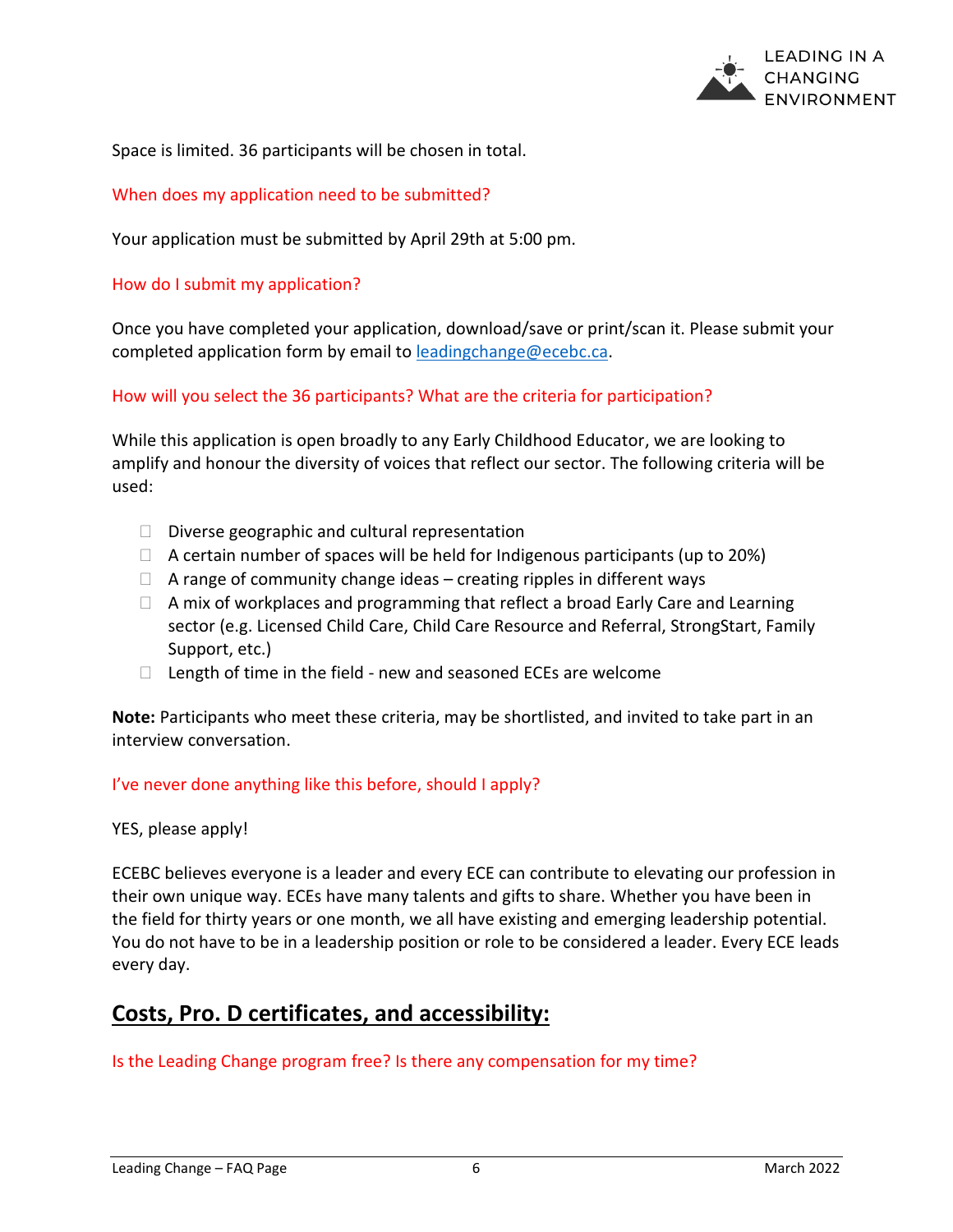

Yes, the Leading Change project is free right now thanks to federal funding from Women and Gender Equality Canada. Not only is it free, but Early Childhood Educators will also receive compensation for their time participating in the monthly community of practice sessions.

### Will I receive funds to put my local community systems plan into action?

There is a small budget to support the implementation of community change projects. This will be discussed with participants in the orientation session.

What equipment will I need? What if I have issues accessing the internet? Do I have to have a camera?

You will need a computer with internet access for taking part in the zoom sessions.

In addition, one of the methods being used during the evaluation of the Leading Change program is Photovoice. Using photos and stories, participants will share their perspectives during the project. This means you will need a camera to take photos throughout the 18-month journey.

If these equipment requirements pose a challenge, please consider applying anyway and letting us know any relevant details. We will help brainstorm solutions to help you find the equipment/access needed to take part in this program.

# Will time spent in cohort learning or in the community change project be counted for professional development hours?

The hours spent in those activities will not be counted towards professional development hours. This is your personal contribution to the work.

# **Evaluation:**

### Who is doing the evaluation and how will I be involved?

The Social Research and Demonstration Corporation, a non-profit and partner on the Leading in Change program, will be conducting an evaluation. They will be using quantitative and qualitative data collection through short surveys and photovoice. The short surveys will occur at program start and at 6-, 12- and 18-month timeframes.

# Why am I being evaluated?

You are not being evaluated, our program and its role in helping to influence change is! The evaluation is being carried out to capture the learnings from our journey together. The findings will be used to report on the short-term and long-term impact the Leading Change program has